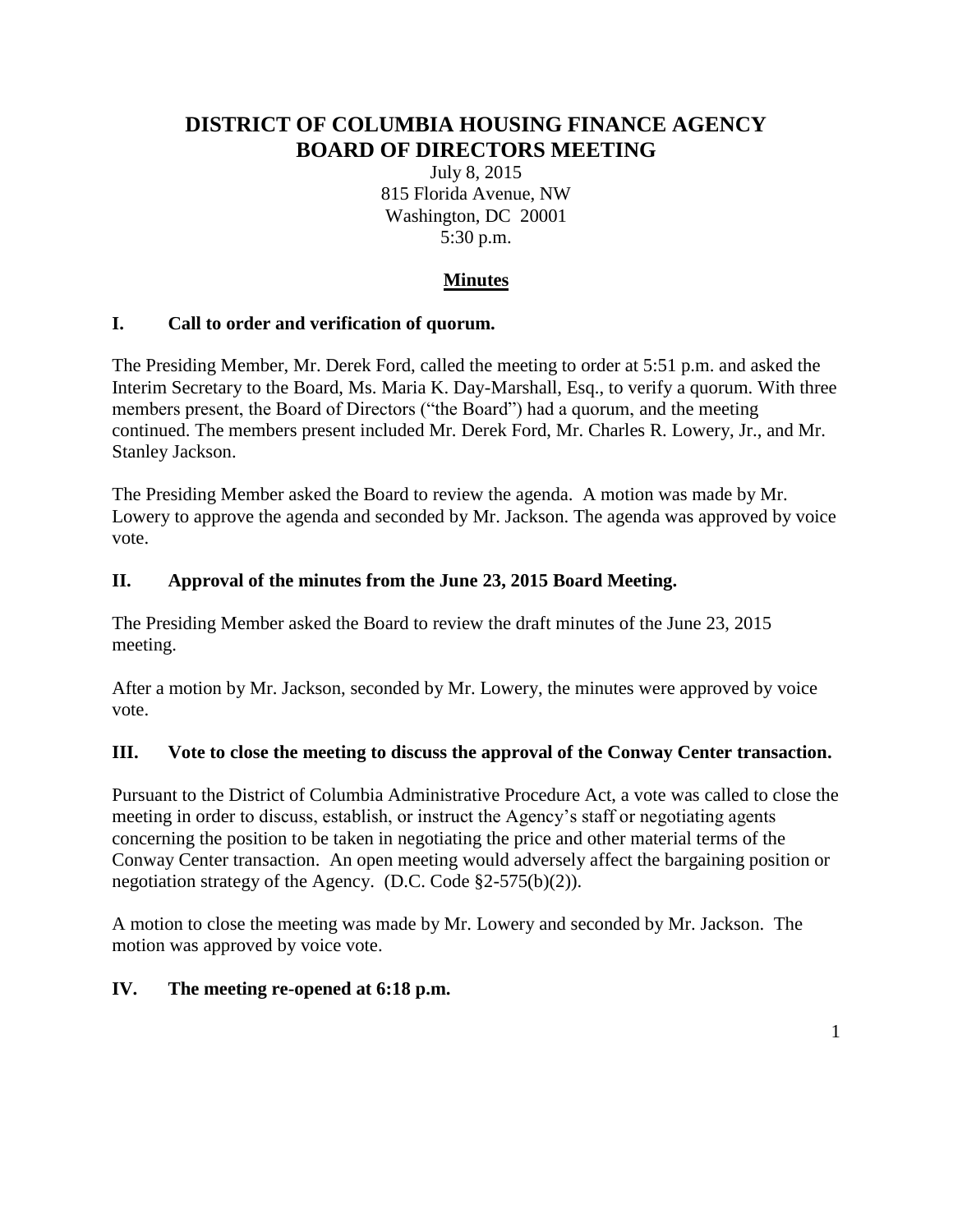#### **V. Consideration of DCHFA Final Authorizing Resolution No. 2015-10 for the Conway Center.**

Ms. Day-Marshall introduced Mr. Waddell, Director of Public Finance, who then introduced Danté Thomas, Development Officer for the Conway Center transaction. Mr. Thomas provided a brief overview of the project. The project consists of new construction of a seven-story mixed-use development that will feature 182 affordable housing units, approximately 17,000 square feet of an employment training center, 12,000 square feet of office space, 37,000 square feet of health care space, 2,000 square feet of retail space, and an underground parking garage of three levels. The Agency will solely be financing the residential portion of the project. Conway Center will be adjacent to the Benning Road Metro station in Ward 7. The bedroom mix as a follows: 72 single room occupancies, 76 studio units, 10 two bedrooms, 15 three bedrooms, 5 four bedrooms, and 4 assigned to on-site staff for a total again of 182 units. A hundred and sixty-two units will receive an operating subsidy from a combination of the District's Local Rent Supplement Program and a HAP contract with the D.C. Housing Authority. The subsidized units will be restricted to residents earning 30 percent or less of area median income, and the sponsor has elected to set aside 100 percent of the units at or below 60 percent of area median income.

The overall development again includes a health care center, which will be operated by Unity Health Care. SOME is also moving some of their office space to the site. And SOME will also incorporate SOME's Center for Employment Training, as well as 20 transitional housing units.

The Final Authorizing Resolution for the transaction authorizes issuance of an amount not to exceed \$33,600,000 in tax-exempt obligations.

Co-bond counsel was represented by Nicholas Penn of Leftwich & Ludaway, LLC. Members of the development team from SOME, Inc. present included: Jennifer Schneider, Father John Adams, Jarrod Bennett, Troy Swanda and Ken Ellison. Mr. Swanda then provided a presentation to the Board Members.

Mr. Lowery asked who would be providing the financial literacy and credit counseling services. Mr. Swanda replied that those services would be provided by Capital Area Asset Builders. Mr. Lowery also asked if the employment training center would help tie trainees with jobs. Mr. Swanda and Father John explained that the program followed a successful model used in California which trains students with skills in particular areas and partners them with externships that tend to lead to full time job opportunities with paid benefits.

Mr. Jackson asked the developers to talk about the community support for the project. Father John reported that the chairperson of SOME's Board, Linda Jo Smith, and he attended several community meetings and the project was always approved in those meetings. There was some opposition from community members who would have preferred that the site be repurposed for other uses, but the majority of the community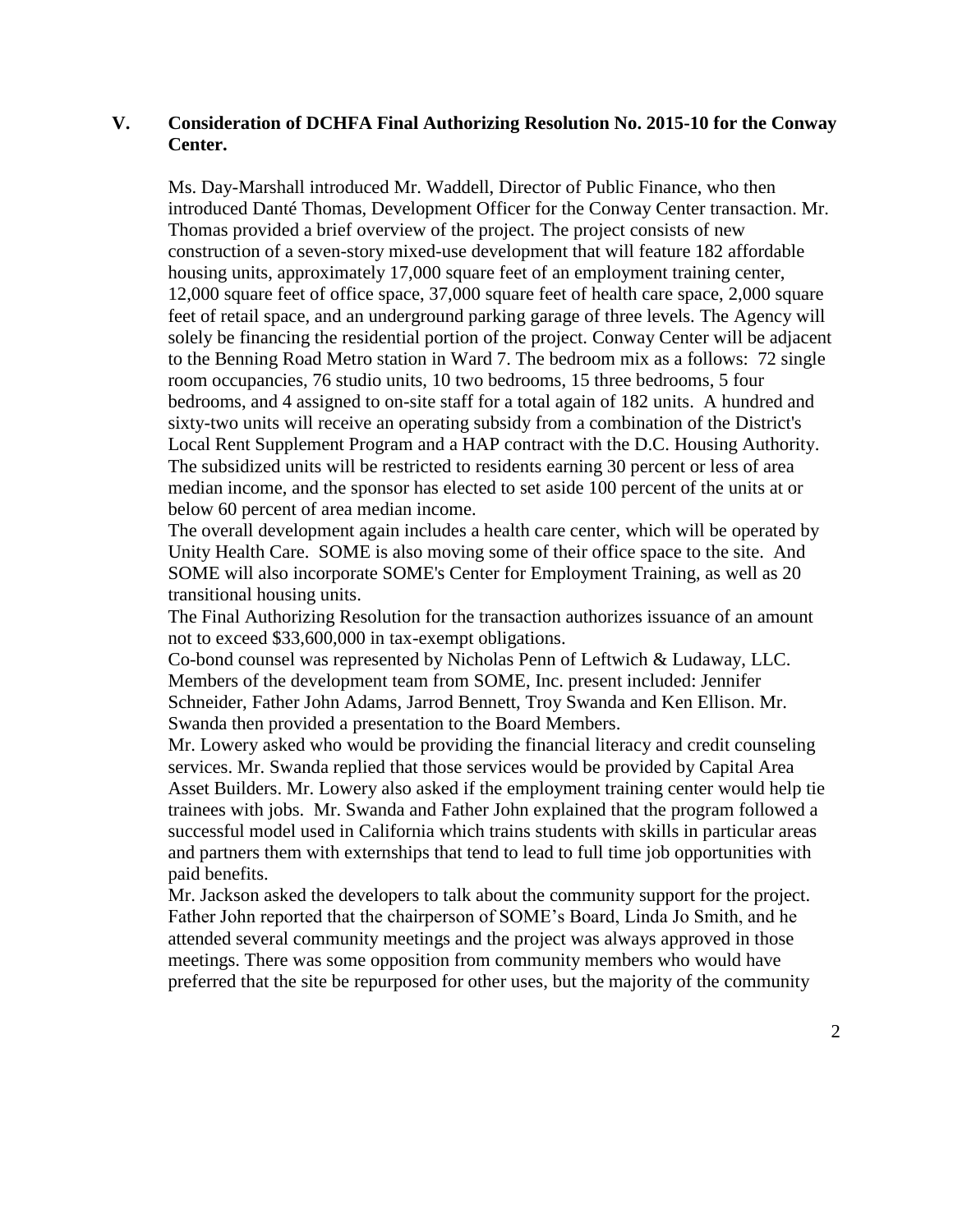was supportive. Mr. Ellison added that the Ward 7 councilmember has also been very supportive of the project.

The Resolution was moved by Mr. Lowery and seconded by Mr. Jackson. Ms. Day-Marshall called the roll, and with three votes in the affirmative, the Resolution was approved.

## **VI. Interim Executive Director's Report.**

- Department of Housing and Community Development (DHCD) hosted its housing expo at the Washington Convention Center. The Agency's booth was very popular. Thanks were given to Lisa Hensley, Deborah Jones and Lillian Johnson for manning the booth.
- Tomorrow night DC Open Doors will be celebrating its two-year anniversary and its achievement of over \$100 million in closed loans. Councilmembers Nadeau, Bonds. Alexander and perhaps McDuffie are expected to attend. Polly Donaldson is expected to represent DHCD, and there will also be representation from the Office of the Deputy Mayor for Planning and Economic Development.
- The Agency's Hardest Hit Fund Program will be expanded to include properties that have been sold at tax sale.
- The National Council for State Housing Boards (NCSHB) conference will be held in Annapolis August  $16^{th}$  until the  $18^{th}$ .
- The SOME Benning/Conway Center ground breaking is scheduled for July  $29<sup>th</sup>$ .
- Staff attended a meeting for the Housing Production Trust Fund and learned that the next Notice of Funding Availability will be released soon, although no specific date was provided.
- Ms. Tatsiana Kurlovich, Controller, provided an executive summary of the Second Quarter Budget Progress Report.
- Two Board Members are attending their last Agency Board Meeting. A gift from staff was presented as a token of appreciation for their services, and Board Members provided parting words of appreciation.

### **VII. Other Business**

Mr. Ford intends to try to ensure that someone from the Agency's Board of Directors can assume a leadership role in the NCSHB. Also Mr. Ford informed staff that there have